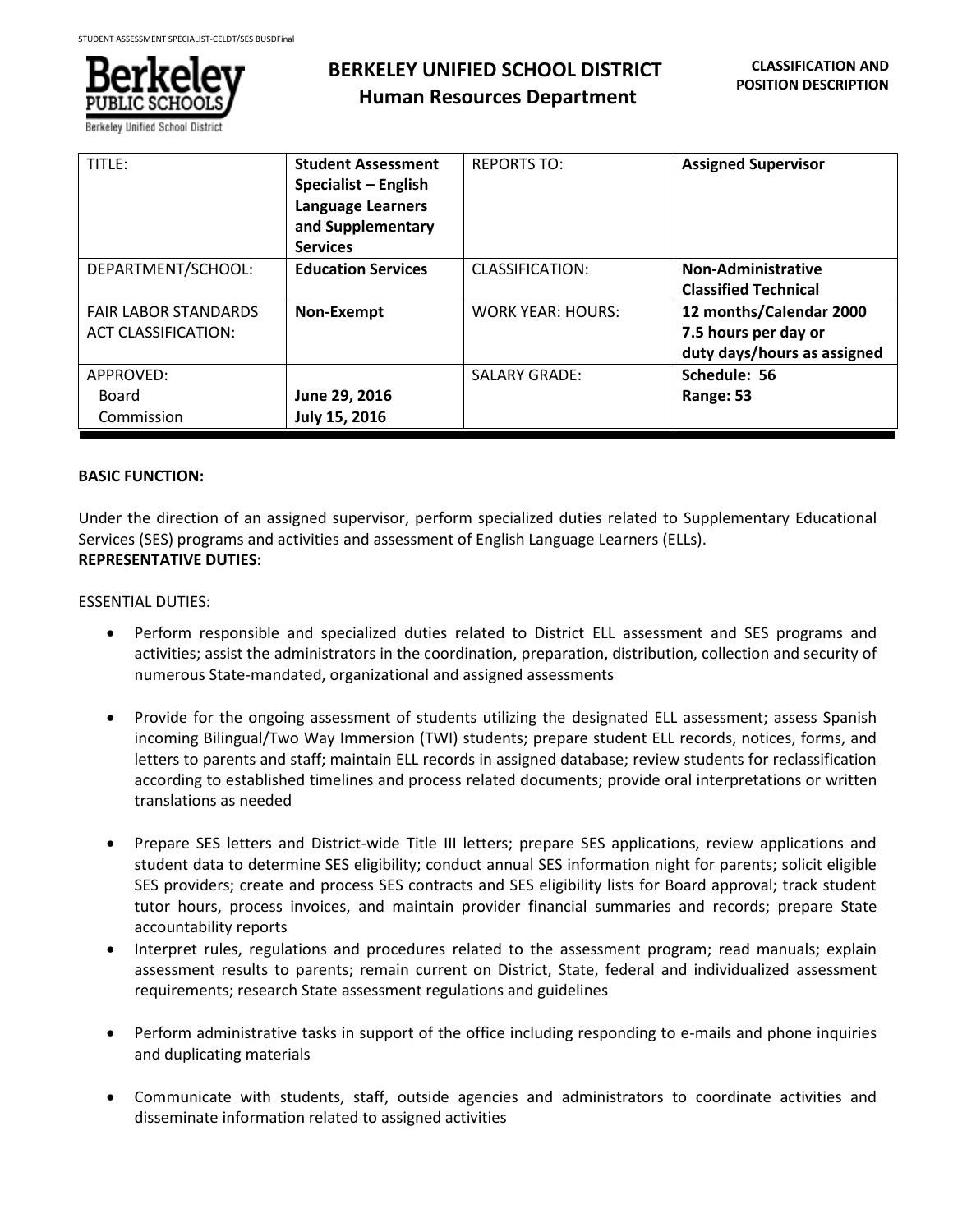- Prepare and maintain records and reports related to assigned activities; prepare, distribute and monitor categorical time accounting forms; prepare mid-year and annual consolidated application to the State related to ELLs and Title I-SES
- Determine, request and order science textbooks as needed
- Coordinate various departments entering data into the online system used by the State for Categorical Program Monitoring
- Operate office equipment including a copier, fax machine, typewriter, computer and assigned software applications; drive a vehicle to various sites to conduct work

# OTHER DUTIES

Perform related duties as assigned

## **KNOWLEDGE AND ABILITIES:**

KNOWLEDGE OF: Methods, practices and terminology used in ELL assessment administration SES program policies and objectives District, federal and State policy related to ELL/TWI and bilingual student identification and programs Modern office practices, procedures and equipment Technical aspects of the school assessment field Applicable laws, codes, rules and regulations Operation and use of computer and assigned software applications Correct English usage, grammar, spelling, punctuation and vocabulary Record-keeping, filing and proofing techniques Oral and written communication skills Interpersonal skills using tact, patience and courtesy Telephone techniques and etiquette

ABILITY TO:

Perform specialized duties in support of District ELL assessment and SES tutorial programs and activities Provide for the ongoing assessment of students utilizing the ELL assessment Answer telephones and greet visitors Assist the administrator in the coordination, preparation, distribution, collection and scoring of numerous Statemandated, organizational and special assessments Work independently with little direction Interpret and apply laws, codes, rules and regulations related to assessment programs Operate a variety of office equipment including computer equipment Keyboard and input data efficiently Communicate effectively both orally and in writing Establish and maintain effective working relationships with others Develop and meet schedules and time lines Complete work with many interruptions